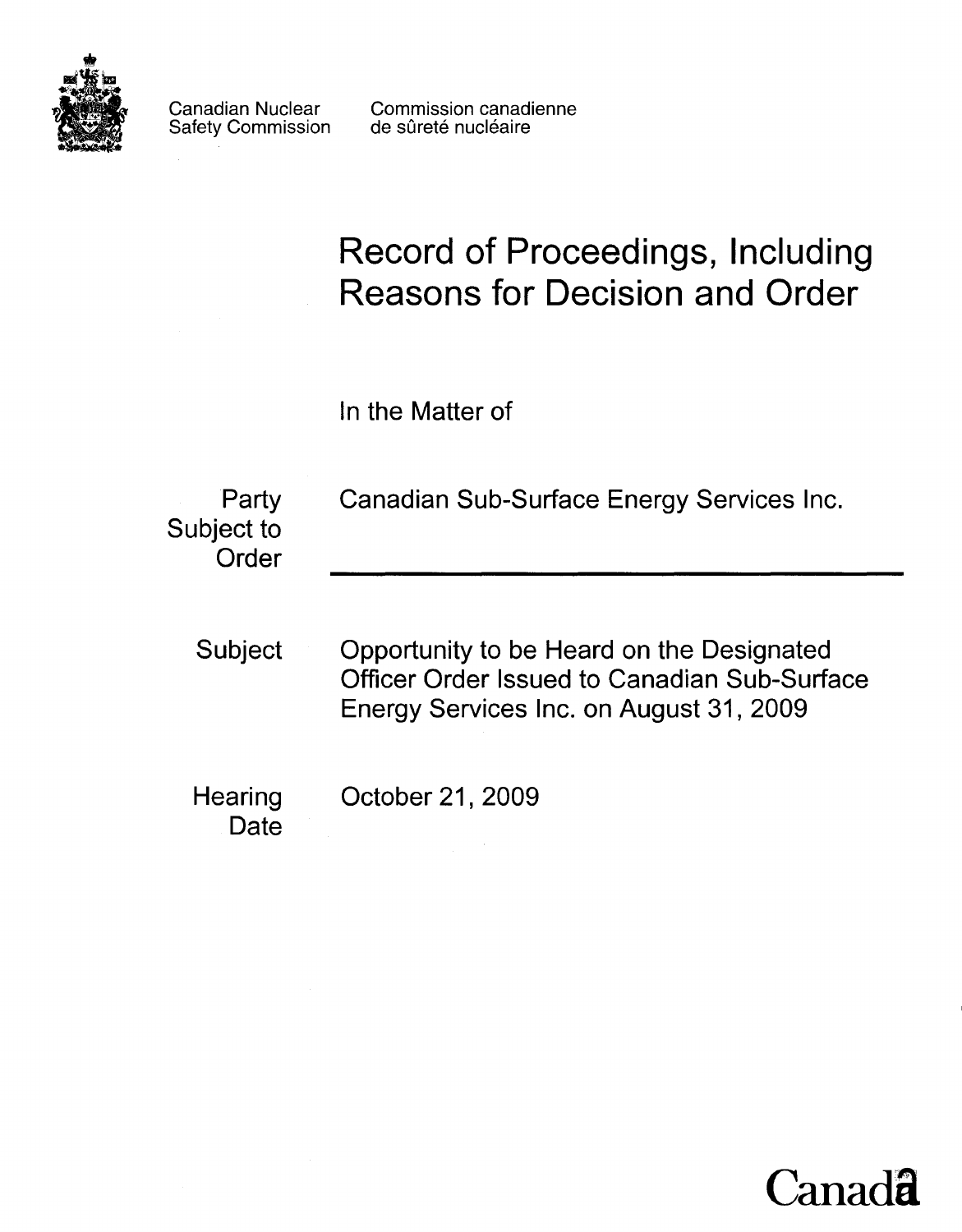# **RECORD OF PROCEEDINGS**

| Party Subject to Order:     | Canadian Sub-Surface Energy Services Inc.                                                                                         |
|-----------------------------|-----------------------------------------------------------------------------------------------------------------------------------|
| Address/Location:           | Suite 600, 505-8 <sup>th</sup> Avenue S.W., Calgary, Alberta, T2P 1G2                                                             |
| Purpose:                    | Opportunity to be heard on the Designated Officer Order issued to<br>Canadian Sub-Surface Energy Services Inc. on August 31, 2009 |
| Order Issued:               | August 31, 2009                                                                                                                   |
| Date of hearing:            | October 21, 2009                                                                                                                  |
| Location:                   | Canadian Nuclear Safety Commission (CNSC) Public Hearing<br>Room, 280 Slater St., 14th. Floor, Ottawa, Ontario                    |
| Members present:            | M. Binder, Chair                                                                                                                  |
| Secretary:                  | M.A. Leblanc                                                                                                                      |
| <b>Recording Secretary:</b> | P.Reinhardt                                                                                                                       |
| Counsel:                    | M. James                                                                                                                          |

| <b>Applicant Represented By</b>                  | <b>Document Number</b> |
|--------------------------------------------------|------------------------|
| • B. Gabel. President                            | CMD 09-H128.1          |
| • J. C. Prowse, Legal Counsel, Prowse Chowne LLP | CMD 09-H128.1A         |
|                                                  | CMD 09-H128.1B         |
| <b>CNSC</b> staff                                | <b>Document Number</b> |
| $\bullet$ A. Régimbald                           | CMD 09-H128            |
| • H. Rabski                                      | CMD 09-H128.A          |
| $\bullet$ P. Larkin                              |                        |

**Designated Officer Order:** Replaced by Commission Order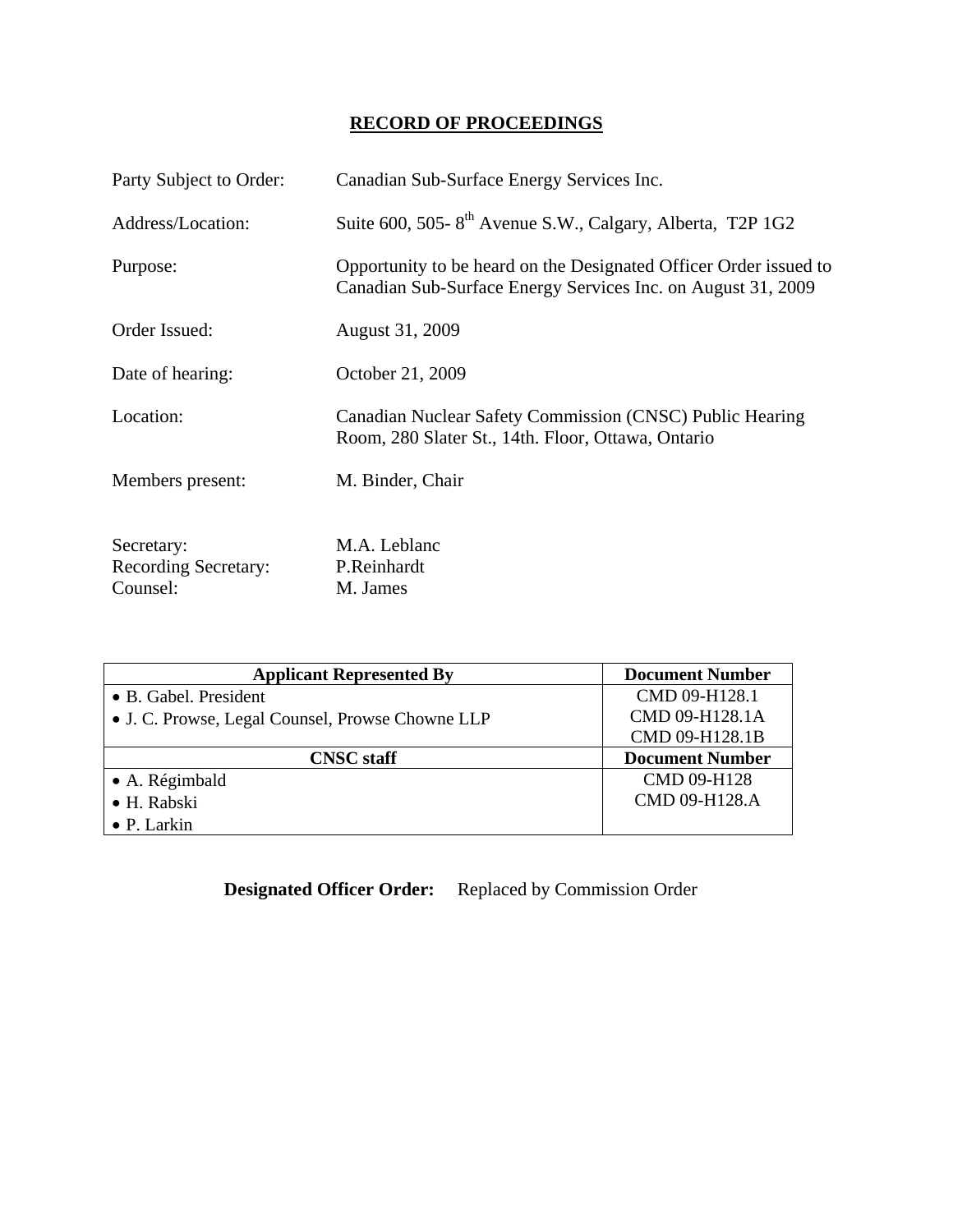# **Table of Contents**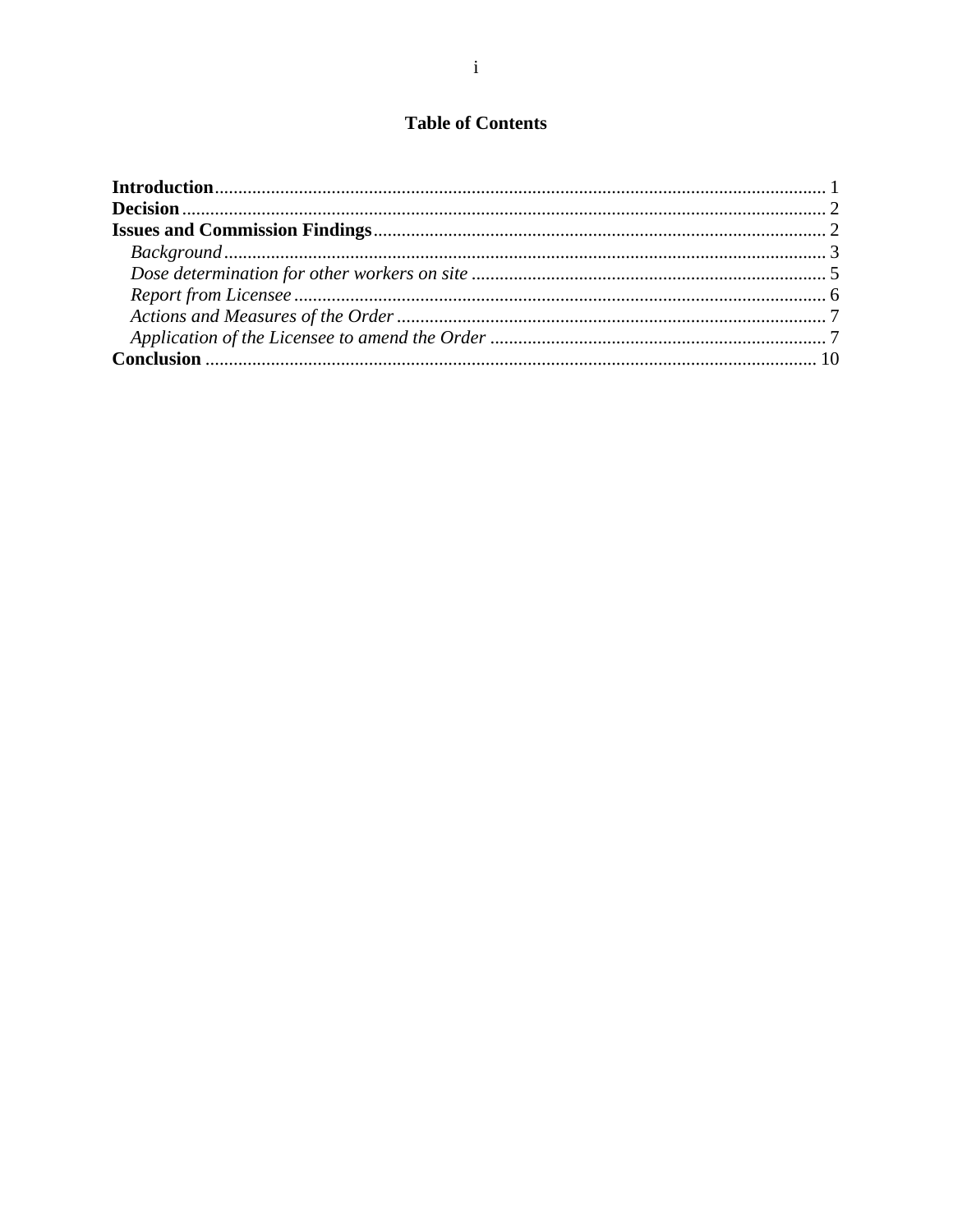## **Introduction**

- <span id="page-3-0"></span>[1](#page-3-1). On August 31, 2009, a Canadian Nuclear Safety Commission<sup>1</sup> (CNSC) Designated Officer issued an Order to Canadian Sub-Surface Energy Services Inc. (Canadian Sub-Surface) as a result of an investigation performed by CNSC staff. The investigation focused on an incident where a Nuclear Energy Worker (NEW) of the licensee failed to properly transport and store a 2.0 Ci (74 GBq) Cs -137 source used in gas and oil logging. The Order required Canadian Sub-Surface to immediately comply with specific actions and measures identified in the Order. Among other actions and measures, the Order required that Canadian Sub-Surface perform an inventory of nuclear substances in its possession under CNSC Licence 12813-1-09.4 and restricted the licensed activities to possession and storage only.
- 2. Pursuant to subsection 37(6) of the *Nuclear Safety and Control Act[2](#page-3-2)* (NSCA), the Designated Officer referred the Order to the Commission for review.
- 3. Pursuant to paragraph 40(1)(d) of the NSCA, the Commission provided an opportunity to be heard to Canadian Sub-Surface, as the person subject to and named in the Order.
- 4. This *Record of Proceedings* describes the Commission's consideration of Canadian Sub-Surface's submission on the Order, the review of the Order and the reasons for the decision.

#### Issue

5. In its review of the Order, the Commission was required to confirm, amend, revoke or replace the Order, pursuant to subsection 37(6) of the NSCA.

# Proceeding

6. Pursuant to section 22 of the NSCA, the President of the Commission established a Panel of the Commission to review the Order. The Commission, in making its decision, considered information presented for a proceeding held on October 21, 2009 in Ottawa, Ontario. The proceeding was conducted in accordance with the *Canadian Nuclear*  Safety Commission Rules of Procedure<sup>[3](#page-3-3)</sup>. The Commission considered the Designated Officer Order, including information referred to in the Order, and received written submissions and heard oral presentations from CNSC staff (CMD 09-H128 and CMD H128.A) and Canadian Sub-Surface (CMD 09-H1128.1 and CMD 09-H1128.1A).

 $\overline{a}$ 

<span id="page-3-1"></span><sup>&</sup>lt;sup>1</sup> The *Canadian Nuclear Safety Commission* is referred to as the "CNSC" when referring to the organization and its staff in general, and as the "Commission" when referring to the tribunal component.

<span id="page-3-2"></span><sup>&</sup>lt;sup>2</sup>Statutes of Canada (S.C.) 1997, chapter 9.

<span id="page-3-3"></span><sup>&</sup>lt;sup>3</sup> Statutory Orders and Regulations (S.O.R.)/2000-211.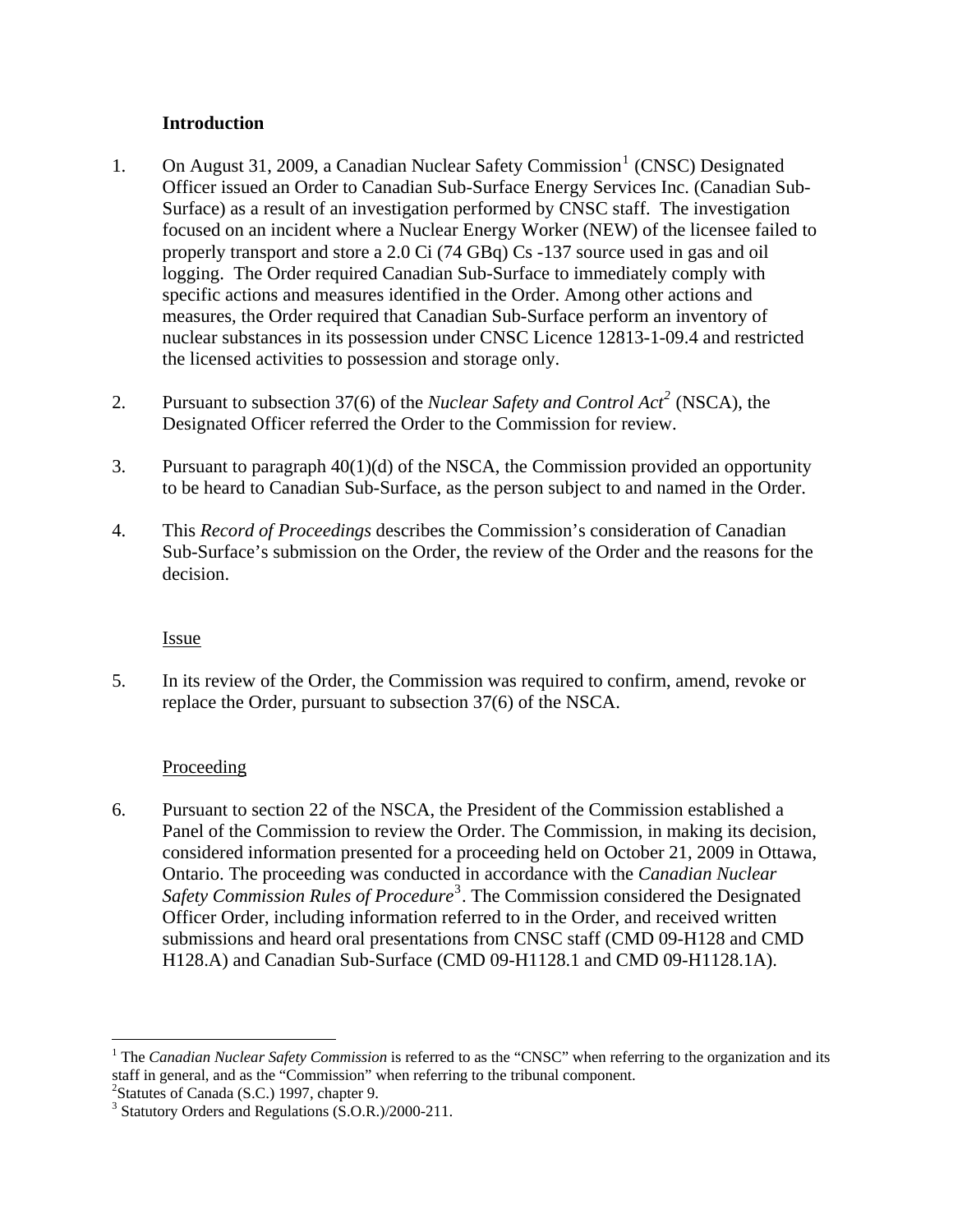#### **Decision**

<span id="page-4-0"></span>7. Based on its consideration of the matter, as described in more detail in the following sections of this *Record of Proceedings*,

> the Commission pursuant to paragraph 40(1)(d) of the Nuclear Safety and Control Act, first amended, in an interim decision, the Order issued on August 31, 2009 by the Designated Officer to the licensee by suspending its applicability for the period between October 22 to November 30, 2009, unless revoked or further amended prior to that date. The Commission, in a final decision rendered on November 30, 2009, revoked the Designated Officer Order issued to Canadian Sub-Surface Energy Services Inc.

- 8. The Order amended on October 21, 2009 allowed the resumption of the operations of the licensee for the stated period and allowed CNSC staff to conduct a follow-up inspection. The Commission rendered a final decision on November 30, 2009 following the receipt of a written report from CNSC staff on the result of the follow-up inspection.
- 9. As part of its decision to revoke the Designated Officer Order, the Commission requests that Canadian Sub-Surface provide :
	- by December 31, 2009, an update regarding the status of "open" action items identified in the October 28, 2009 CNSC inspection and the measures taken to address CNSC findings during the Inspection interview identified in paragraph 38 below;
	- by December 31, 2009, all details pertaining to the encapsulation of the Can-Sub Cs-137 sources and Type A shielded container modifications identified during the August 2009 CNSC Investigation; and
	- by January 31, 2010, the confirmation of the radiation doses received by Nuclear Energy Workers who reported to have lost their personal dosimeters in 2009.

#### **Issues and Commission Findings**

10. In reviewing the Order under subsection 37(6) of the NSCA, the Commission considered the reasonableness of the Order. In this regard, the Commission considered the actions and measures identified in the Order and the information on which the Order was based, as identified in the Order. As elaborated further below, the Commission is satisfied that the Designated Officer, based on the information available, had sufficient evidence and a reasonable basis for issuing an Order.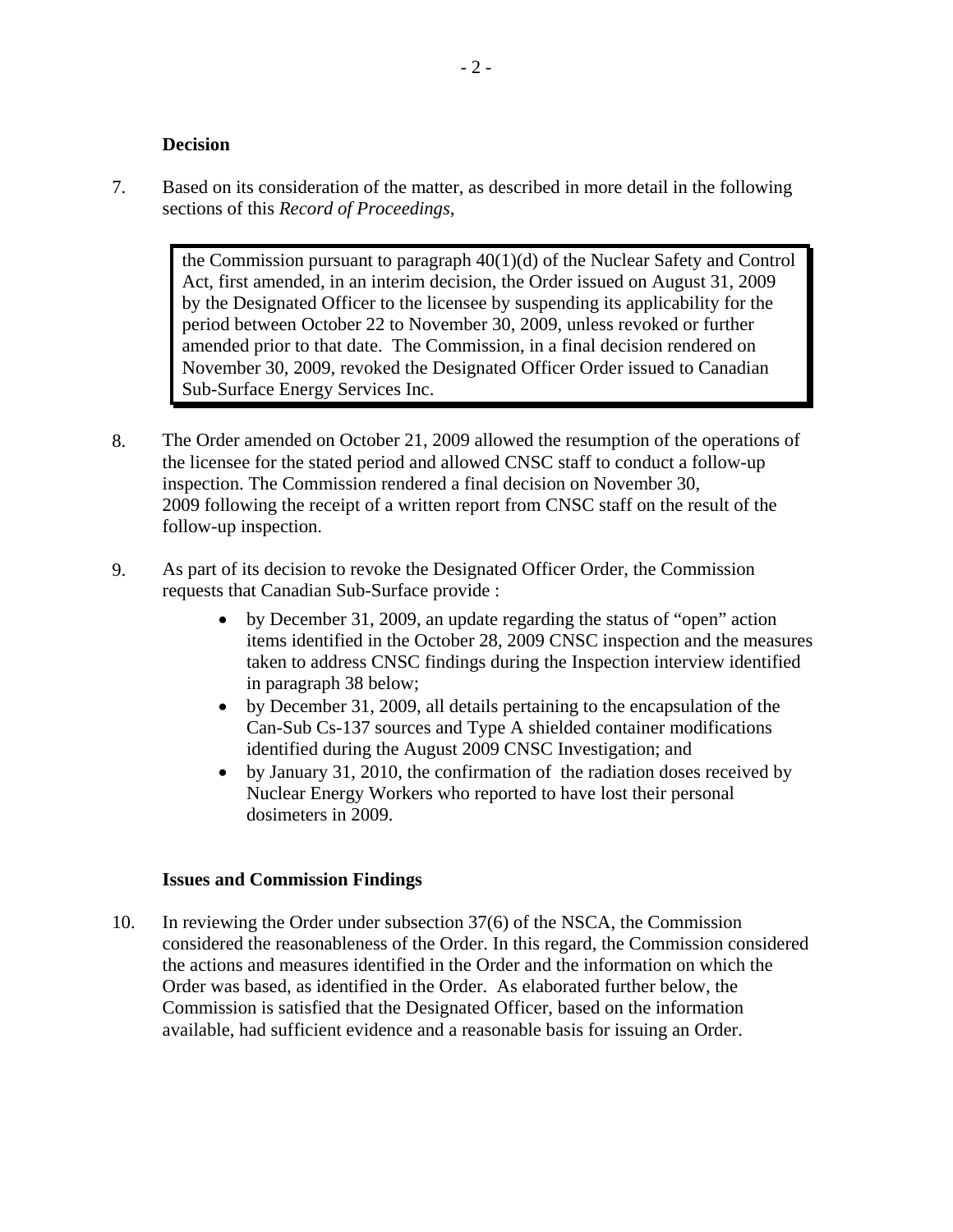#### <span id="page-5-0"></span>*Background*

- 11. Canadian Sub-Surface currently holds CNSC licence No. 12813-1-09.4 that authorises the licensee to conduct well logging operations using nuclear substances throughout Canada.
- 12. On August 18, 2009, a CNSC Duty Officer was contacted by the Radiation Safety Officer (RSO) of the licensee reporting an incident that involved the possible overexposure of a Nuclear Energy Worker (NEW). The incident took place on August 13 and 14, 2009 at a location near Goodlands, Manitoba, where the licensee was performing well logging services. The RSO reported that on August 13, 2009, the NEW neglected to return a 2 Ci Cs-137 source to its Type A shielding container after completing the logging work that day. The source remained unshielded for approximately 20 hours. Due to potential radiation exposure to the worker, the licensee restricted the worker from handling radioactive material until his dosimetry results were made available to the licensee to estimate the dose of exposure.
- 13. On August 19, 2009, CNSC Operations Inspection Division inspectors based in the Calgary Regional Office visited the licensee's facility in Red Deer to investigate the incident and to determine the potential radiation dose received by the worker. CNSC inspectors also wanted to collect additional details regarding the incident to determine if all applicable requirements under the *Nuclear Safety and Control Act* (NSCA), its regulations and licence conditions had been adhered to. The inspectors interviewed Mr. Roger Milette (RSO) and Mr. Brian Brown (V.P. of Health, Safety and Environment), representatives of the licensee.
- 14. CNSC inspectors examined the equipment involved in the incident and collected information on the potential exposure dose. The inspectors found that the Type A shielding container involved in the incident had been originally designed to shield and hold a 5 Ci source of Cs-137, thereby limiting the dose rate at the surface of the container to 1.5mSv/h. Nonetheless, the dose rate measured at the surface of the container was as high as 2.59 mSv/h, even with a 2 Ci Cs-137 source inside. The CNSC inspectors further discovered that a significant quantity of shielding had been removed from the Type A shielding container.
- 15. Following a CNSC inspection on August 20, 2009, Mr. Brad Gabel, President of Canadian Sub-Surface, informed CNSC staff that the company would voluntarily shutdown its operations until it could complete its assessment of the event and implement necessary training.
- 16. On August 24, 2009, CNSC inspectors returned to the Red Deer facility and interviewed the worker involved in the incident in the presence of his lawyer. The worker stated that he had not secured the Cs-137 source within the Type A shielding container provided for that purpose and that he failed to wear the personal dosimeter provided to him by the licensee. The worker further added that he had transported the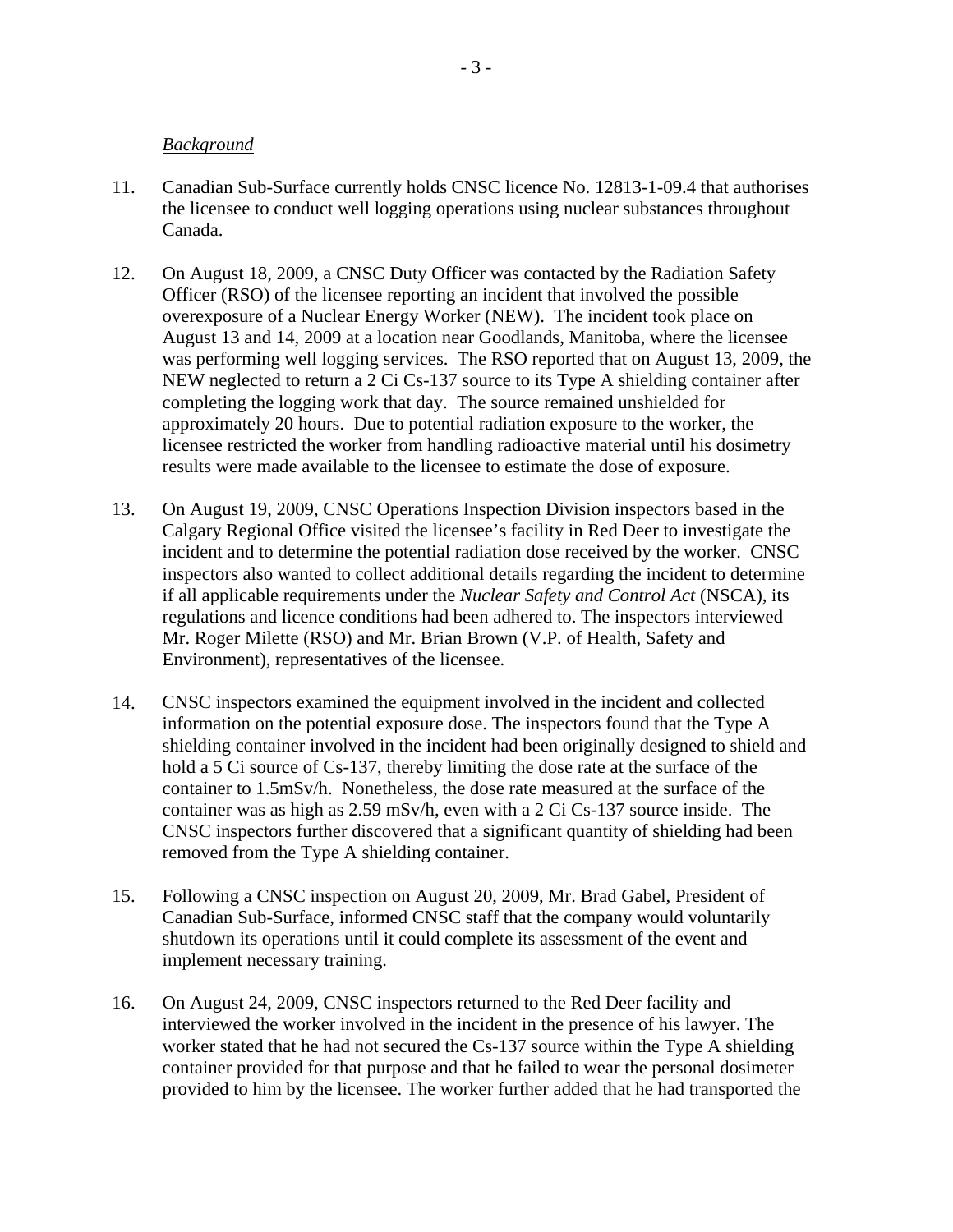<span id="page-6-0"></span>unshielded source in an unsafe manner to and from the motel where he had stayed overnight and that he had not realised it did so until the following day. CNSC staff concluded that the worker did not follow the work practices and procedures established by the licensee under the licence.

- 17. On August 27, 2009 the CNSC inspectors met with licensee officials Mr. Roger Milette, Mr. Brian Brown, Mr. Lorne Hyvonen (acting RSO) and Mr. Troy Simoneau, the Chief Operating Officer who is also the licensee authority. CNSC inspectors enquired about the two Cs-137 sources that had been acquired in December 2008, and the Type A shielding containers in which they were transported. One of the source was the subject of the incident in Manitoba.
- 18. The licensee representatives claimed that, after their purchase, both Cs-137 sources had been encapsulated by a service provider based in Alberta. The CNSC inspectors contacted the identified service provider who denied in a written confirmation having performed such servicing work. CNSC inspectors noted that there is no company in Canada licensed to perform this type of servicing operation. CNSC inspectors requested from the licensee the documentation on the servicing work. The licensee did not provide the requested documentation. In addition, the licensee representatives were not able to provide information as to who, when, or how the modifications to the Type A shielding container had been performed to accommodate these modified sources.
- 19. In addition to the non-compliant encapsulation of the sources, the CNSC investigation revealed that the cover on the truck used by the licensee worker to transport equipment could not close because of the excess amount of equipment transported for the job and that the truck alarm system was broken.
- 20. CNSC inspectors revealed two more non-compliance issues:
	- Modifications made to the Type A shielding containers and the sources not authorized under CNSC licence No. 12813-1-09.4 resulting in compromise in the shielding, hence compromising safety of workers, the public and the environment.
	- Provision by the licensee of misrepresentative information to the CNSC inspectors regarding the further encapsulation of the sources.

The CNSC inspector, as a result of these findings, verbally Ordered the licensee to cease operational use of all nuclear substances and to cease transporting or transferring nuclear substances.

21. During CNSC inspectors visit to the licensee, on August 27, 2009, a second interview of the worker involved in the incident was conducted and the worker revealed that he had been terminated by the licensee and disclosed to the inspectors that when he had manoeuvred the logging tool he had dropped the source and had picked it up with his bare hand to put it back into the Type A shielding container. Based on the measurements taken by the inspectors and the new information provided by the worker, specialists within the Radiation Protection Division of the CNSC estimated that the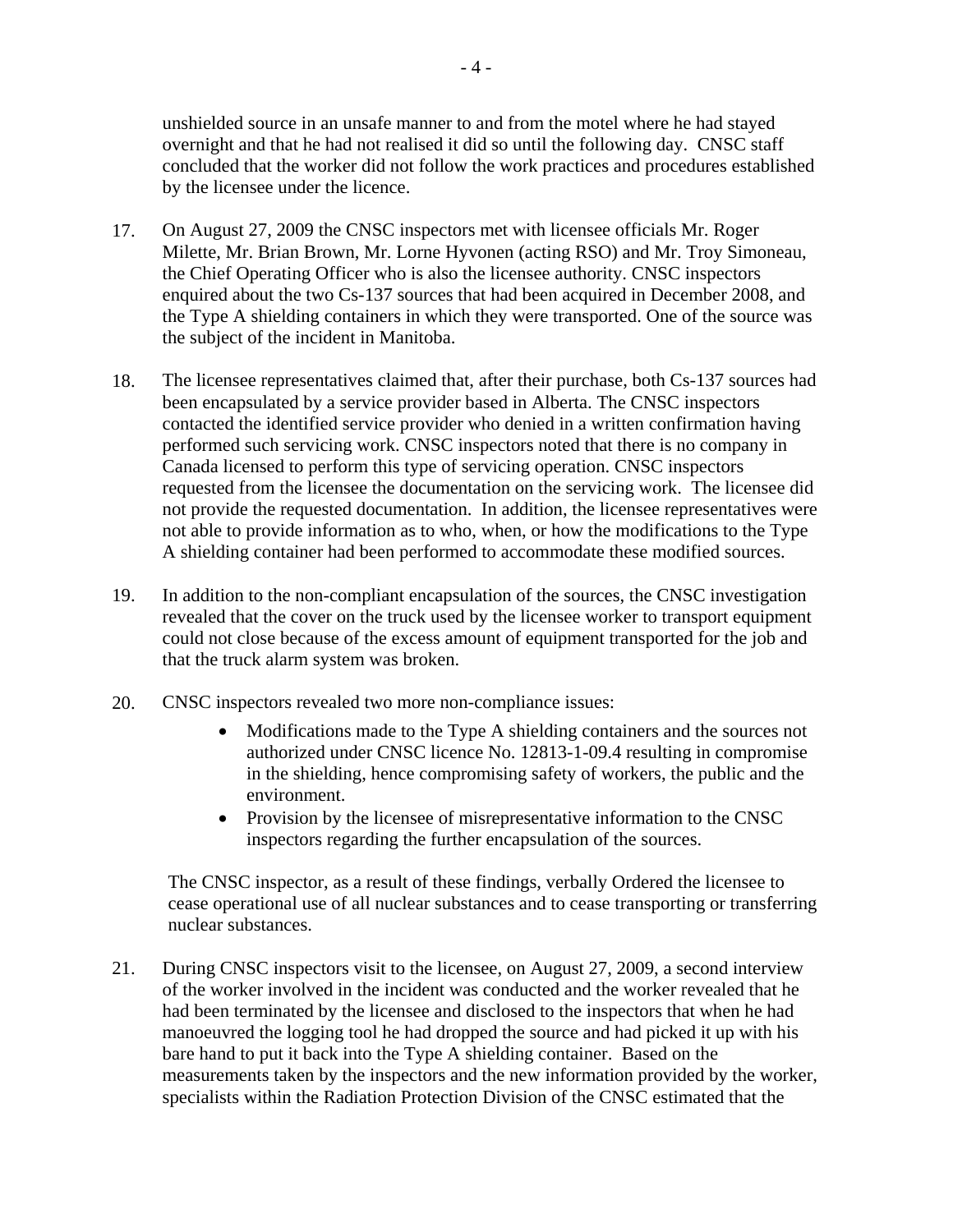worker received an extremity dose of 38mSv, which is below the regulatory annual limit of 500 mSv for skin and extremity for one-year dosimetry period, and a whole body dose of no more than 20mSv, again below the regulatory annual limit of 50 mSv for a NEW. CNSC staff noted that the dose received by the NEW cannot be ascertained with precision as the worker was not wearing his personal dosimeter during the incident.

- 22. CNSC staff inspectors noted three more non-compliance issues as follow:
	- Lack of effective radiation safety training provided to the worker;
	- Lack of licensee management control over work practices and procedures to be followed by the workers; and
	- Failure to report the incident immediately to the CNSC as required pursuant to subsection 29(1) of the *General Nuclear Safety and Control Regulations[4](#page-7-0)* (the worker involved in the incident notified the licensee's management on August 15, 2009; the licensee did not notify the CNSC until August 18, 2009).
- 23. On August 31, 2009, a Designated Officer Order was issued to the licensee, superseding the verbal Order of the inspector, which required the licensee to cease all operations authorized under CNSC licence #12813-1-09.4. The justification for the Designated Officer Order was the confirmation by CNSC staff that the licensee was in possession of modified sources and Type A shielding containers that posed a risk to workers, the public and the environment. CNSC staff included in the Order the following required corrective measures:
	- Train the workers on the licensee work and practices and procedures and on the CNSC *Packaging and Transport of Nuclear Substances Regulations[5](#page-7-1)* ;
	- Replace the Type A shielding containers in the licensee's possession to conform to the requirements of the CNSC *Packaging and Transport of Nuclear Substances Regulations*; and
	- Commit to perform systematic analyses of any future incidents in Order to determine the incident root cause.

# *Dose determination for other workers on site*

24. CNSC inspectors interviewed, on September 1, 2009, three workers of Technicoil and two consultants who were on site at the time of the incident to collect the necessary information to complete the dose estimation to members of the public. The interviews were used to estimate the radiation dose that these workers, who are considered members of the public, could have been exposed to. CNSC staff had determined through interviewing the licensee's worker that he required the assistance of others to manipulate the logging tool containing the source into the well. Based on the

 $\overline{a}$ 

<span id="page-7-1"></span><span id="page-7-0"></span><sup>&</sup>lt;sup>4</sup> *General Nuclear Safety and Control Regulations, Statutory Orders and Regulations (S.O.R)/2000-202.*<br><sup>5</sup> *Packaging and Transport of Nuclear Substances Regulations Statutory Orders and Regulations (S.O.R..)/2000-*208)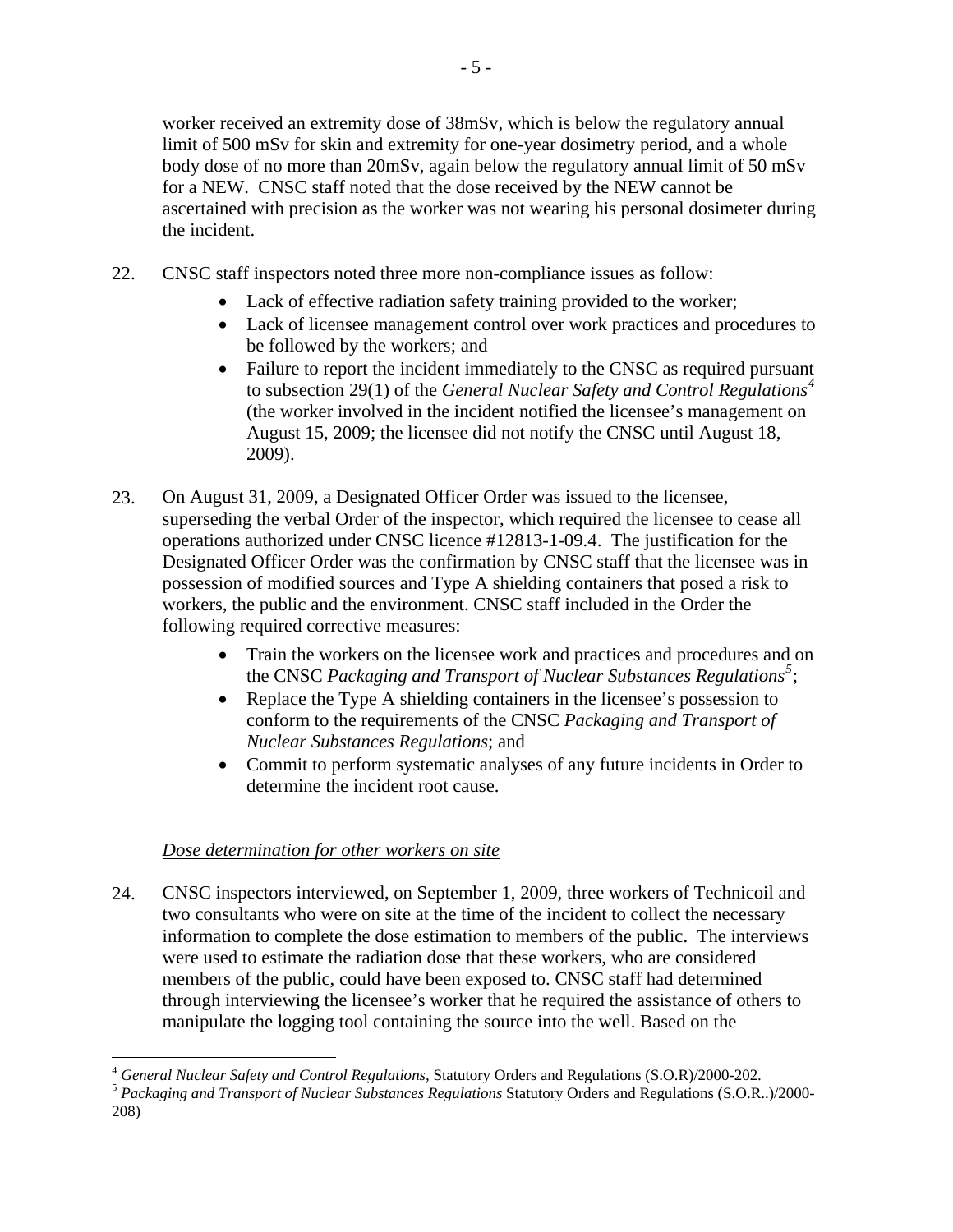<span id="page-8-0"></span>calculations and interviews, CNSC Radiation Protection Division staff estimated that two of the workers on site could have received a dose of 2.97 mSv and 2.24 mSv respectively, both of which are greater than the public dose limit of 1 mSv.

## *Report from Licensee*

- 25. On September 3, 2009, CNSC staff received an incident report from the licensee as required under subsection 29 (2) of the General Nuclear Safety and Control Regulations. The licensee listed the probable causes of the incident as follows:
	- Improper handling, packaging and transport of a radioactive sealed source (2 Ci Cs-137) used for well logging operations.
	- The worker failed to follow standard operating procedures under the licence.
	- The worker failed to ensure the sealed source was secured in the Type A shielding container prior to transport.
	- A radiation meter was not used to check radiation readings on the Type A shielding container prior to leaving the location and documenting the measurement on the transport manifest provided.
	- Improper pre-job planning; the worker did not allow himself sufficient time for travel and to properly prepare for the job (gather tools and ensure proper operation). The shortage of time contributed to the worker arriving late at the job site and his equipment failed to work properly, thus creating stress at the job site and lack of attention to detail while performing his tasks.
- 26. CNSC staff reviewed the licensee's report and noted the following findings:
	- The licensee did not provide an explanation with respect to the unauthorized servicing performed to encapsulate the sources.
	- The licensee did not provide an explanation as to how and by whom the Type A shielding containers had been modified. The report ignored the fact that two Type A shielding containers had been modified to accommodate the increased source size and that the containers no longer had the necessary level of shielding provided for in their original design.
	- The licensee did not perform an assessment of the radiation exposure to other workers (who are members of the public) at the job sites and at the motel.
	- The licensee did not provide information regarding the training received by the worker involved in the incident, specifically training in respect of the Transportation of Dangerous Goods Regulations, nor the worker's fitness for duty on August 13 and 14, 2009.
	- The licensee did not provide an explanation concerning deficiencies with respect to the dosimetry program associated with the worker involved in the incident and the location of the worker's personal dosimeter during the incident.
	- The licensee did not provide an explanation as to the reason why the incident was not reported immediately to the CNSC.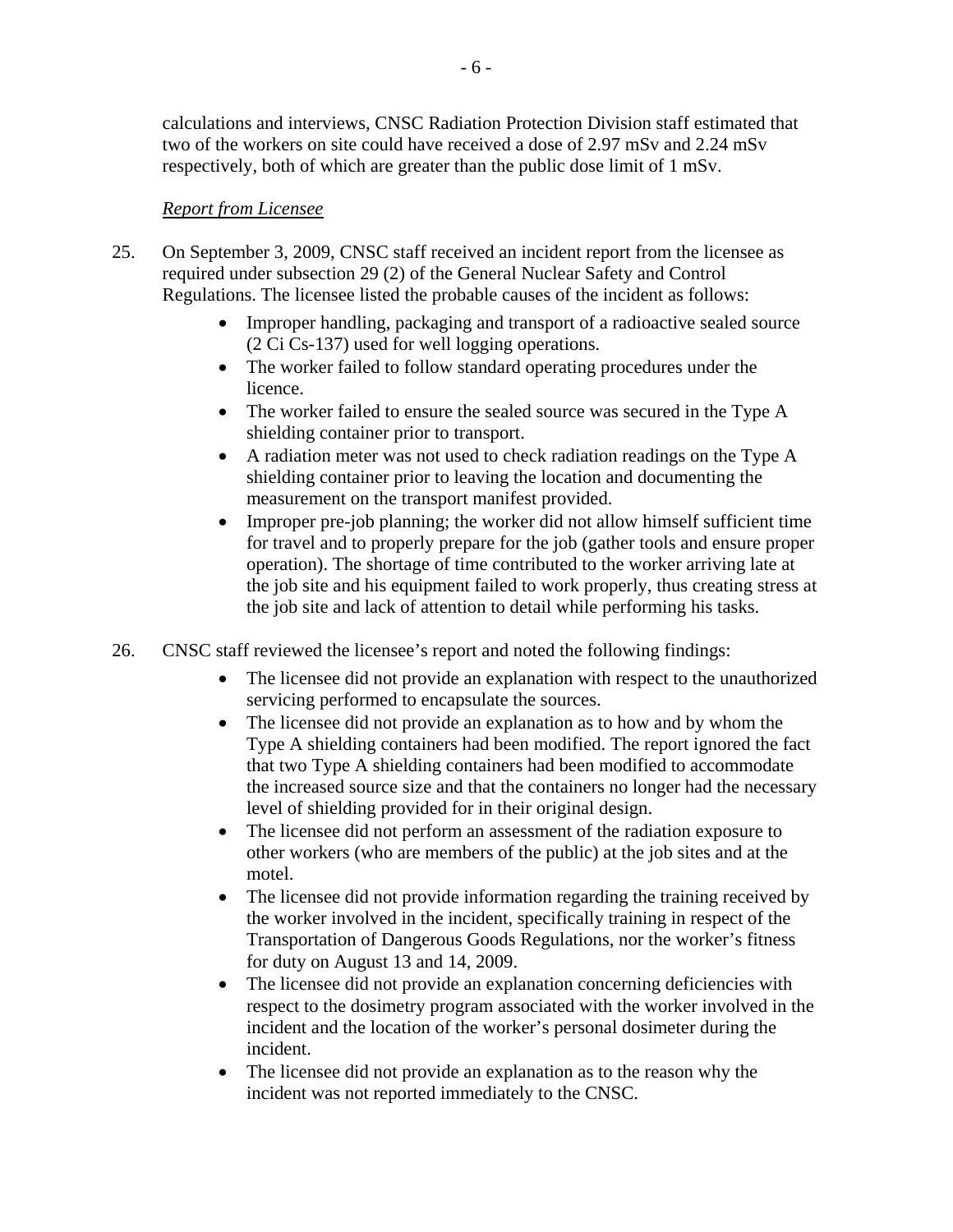<span id="page-9-0"></span>27. When the Designated Officer Order was issued, it was suggested by the Designated Officer to Mr. Brad Gabel, the President of Canadian Sub-Surface, that an action plan be prepared and submitted to the CNSC based on their investigation with specific timelines to implement any corrective actions that they identified. The action plan could have formed a basis to amend, revoke, or replace the Order.

## 28.

 $\overline{a}$ 

# *Actions and Measures of the Order*

Canadian Sub-Surface was Ordered to undertake several actions and measures. Canadian Sub-Surface was required to:

- Immediately cease operational use of all nuclear substances in its possession or under its care or control;
- Immediately conduct a written inventory of the nuclear substances in its possession or under its care or control and provide the results of that inventory the Designated Officer (D.O.) or to a person authorized by the D.O.
- Immediately refrain from the transportation or transfer of any nuclear substance in its possession or under its care or control; and
- Import or export any nuclear substance.

### *Application of the Licensee to amend the Order*

- 29. Canadian Sub-Surface indicated that it is directly affected by the Order because it had to cease all operations related to nuclear substances at its four operational locations where 92 radiation workers are employed. The licensee also claimed that the Order do not contain either time limits or means of compliance.
- 30. Canadian Sub-Surface also stated that:
	- The Order is not consistent with Regulatory Guide  $G-273^6$  $G-273^6$ , and is therefore confusing particularly since the guide was referenced in the letter accompanying the Order;
	- The Order contains no opportunity for satisfaction or fulfillment of the issues giving rise to the Order, nor closure of the Order, except that the licensee is permanently out of business;
	- There is no direction in the Order with which the licensee could comply to allow operations at any of its locations as described in section 4.3 of the Regulatory Guide G-273;
	- Prior to the issuance of the Order, senior management of the corporation became aware of the matters addressed in the Order, and had already advised the Designated Officer that the corporation had voluntary ceased operations until the issues could be properly addressed, and had also taken

<span id="page-9-1"></span><sup>&</sup>lt;sup>6</sup> CNSC Regulatory Document G-273 Making, Reviewing and Receiving Orders under the Nuclear Safety and Control Act , May 2003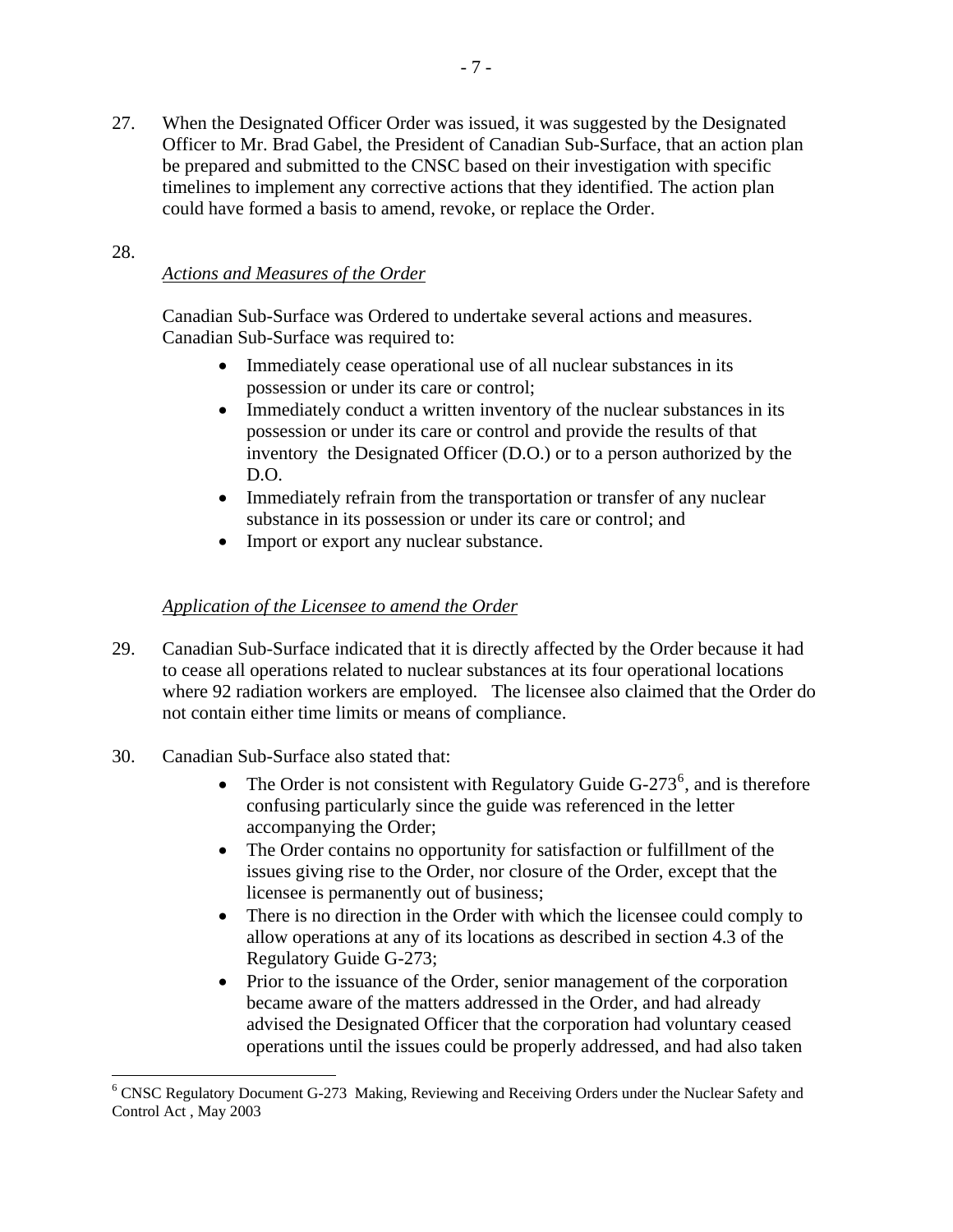the modified containers out of service and Ordered new containers. Therefore, there was really no need for the Order;

- The Order amounts to a revocation of Canadian Sub-Surface's licence; and
- The Order is excessive in the circumstances.
- 31. Canadian Sub-Surface's requested that the Commission amend the Order and the preambles of the Order to more accurately reflect the facts. Canadian Sub-Surface requested the following amendments:
	- Canadian Sub-Surface shall immediately cease the use of the modified shipping containers; and
	- Canadian Sub-Surface shall arrange for immediate re-education and retraining of its employees in the transportation and handling of dangerous goods and regarding the impropriety of modification of Type A shipping containers.
	- The Order will be considered closed when Canadian Sub-Surface has provided evidence of the re-education and re-training of its employees in the transportation and handling of dangerous goods and regarding the impropriety of Type A shipping containers.
- 32. Canadian Sub-Surface reported to have responded appropriately to the information that two containers emitted higher than anticipated levels of radiation, even before learning of the unauthorized modifications to the shipping containers. The licensee added that management clearly showed a concern for the health and safety of its workers and the public, even where it initially believed that the containers met legal standards for radiation dose rates.
- 33. Canadian Sub-Surface noted that it has demonstrated a clear intention not only to abide by the regulations, but to encourage safety and limit the risks associated with the use of radiation sources. Canadian Sub-Surface listed the actions it had taken to resolve the issues:
	- It had voluntary ceased all operations until it could satisfy itself and its employees that it is in compliance with its rules, policies and procedures as well with CNSC requirements;
	- It has done its own investigation and has instructed a root cause analysis of both incidents to be completed so that remedial measures can be implemented;
	- It has engaged a third-party radiation safety consultant to provide a review of its policies, procedures and training, and to provide further training to its employees with regard to handling , transportation and use of nuclear materials;
	- It has Ordered new shipping containers to replace those modified;
	- It has created a new Radiation Audit Policy which includes provision for two annual field audits of each employee handling radioactive material and further provides for independent third party audits on a reasonable frequency with reports to management of any deficiencies;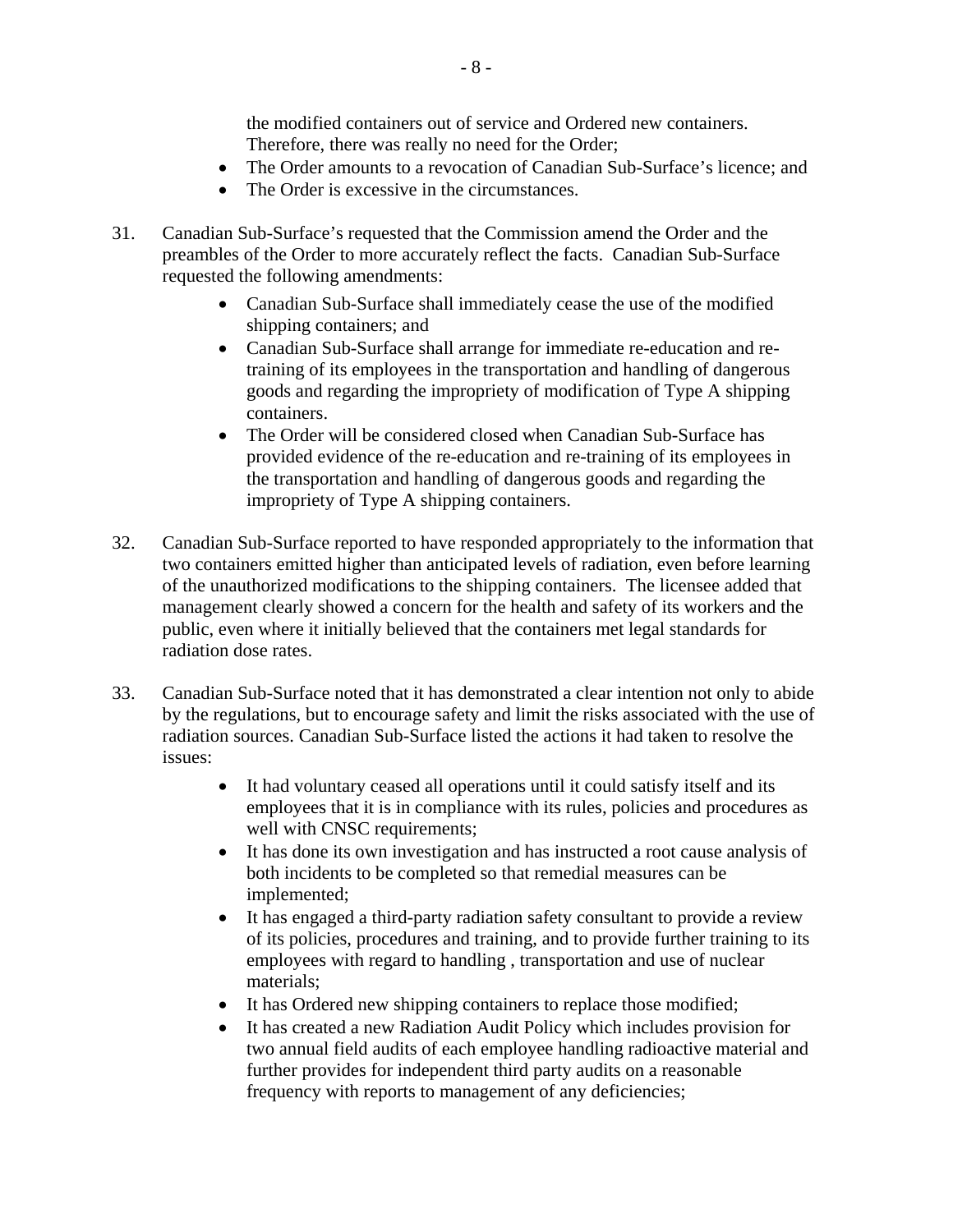- It has retained a third party radiation safety consultant to review a new competency assessment checklist for its staff;
- It has demonstrated a commitment to safety;
- It has demonstrated a commitment to improvement in the training of its employees;
- It has retained a third party consultant to provide regulatory training to senior management so it can understand the regulations and ensure compliance;
- It has demonstrated willingness to pursue continuing improvement in its policies and programs relating to nuclear sources; and
- It has co-operated with the CNSC inspectors at all time.
- 34. In addition to these actions already taken, Canadian Sub-surface presented to CNSC staff, on October 16, 2009, a detailed action plan to address the issues raised in the Order to which CNSC staff has confirmed their support. Canadian Sub-Surface used this action plan as the basis of its request to amend the Order issued on August 31, 2009. The licensee committed to follow this plan in Order to resume operations using nuclear sources. The action plan presented by the licensee is attached in CMD 09- H128.1A.
- 35. At the October 21, 2009 hearing, Canadian Sub-Surface counsel requested to the Commission that the Order be amended immediately so that Canadian Sub-Surface could resume their activities using nuclear sources the next morning. The counsel noted that CNSC staff was supporting the action plan it had presented and that most of the actions requested in the plan were completed. CNSC staff added that training on radiation safety had been given to all employees involved with nuclear sources usage, as required by CNSC staff in the action measures. Canadian Sub-Surface reiterated that it was ready to resume its activities and that this would not pose risks to its workers, the environment or the public. Canadian Sub-Surface added that it was ready to meet, as scheduled for the week of October 26, 2009, CNSC's inspectors on site so they can verify and validate that Canadian Sub-Surface is in compliance with NSCA requirements.
- 36. Canadian Sub-Surface also requested from the Commission that its name be changed as soon as possible in its licence, as this irregularity was pointed out by CNSC staff on October 21, 2009, at the hearing, to reflect the company new name as Canadian Sub-Surface Energy Corporation.
- 37. In response to the Commission's decision, two inspectors from the CNSC Calgary Regional Office inspected the Red Deer and Blackfalds locations of Canadian Sub-Surface on October 28, 2009. The purpose of the inspection was to verify the implementation of the action plan submitted in response to the August 13-14, 2009 incident that occurred during a Canadian Sub-Surface drill logging project near Goodlands, Manitoba. The site inspections focused on the Action Plan that Canadian Sub-Surface provided to the CNSC as a result of their investigation and discussions with CNSC staff that occurred on October 16, 2009. A second field inspection was conducted by two CNSC inspectors on November 4, 2009, on a Canadian Sub-Surface crew operating north east of Picture Butte, Alberta.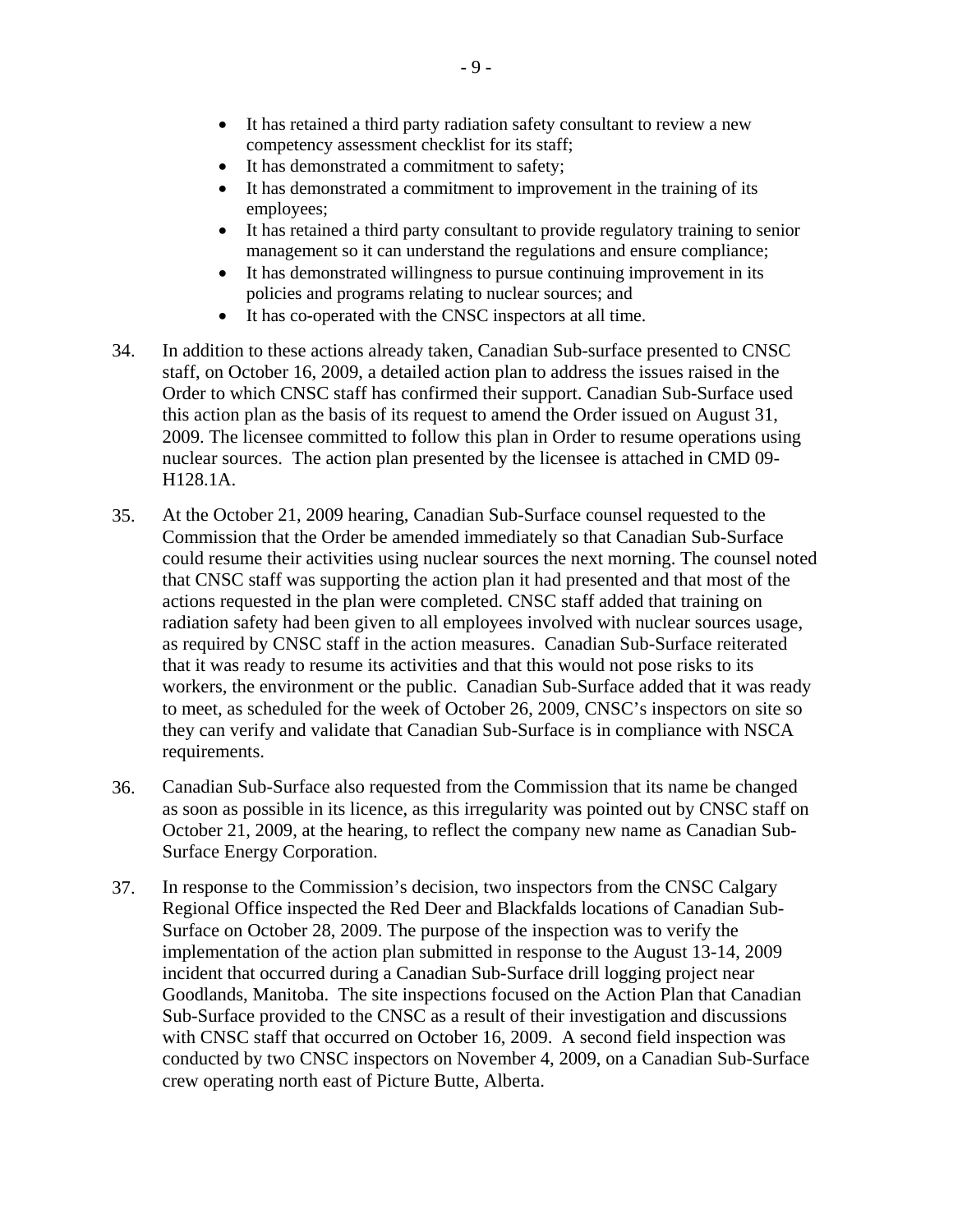- <span id="page-12-0"></span>38. As a result of the inspections performed, CNSC staff recommended that the Commission require Canadian Sub-Surface to provide in writing the following information to the Director, Operations Inspection Division:
	- By December 31, 2009, an update on the status of the six following "open" action items identified in the October 28, 2009 CNSC inspection and on the measures taken to close them:
		- 1. Updating of the "Transport of Dangerous Goods manifest" to include signature line for each destination;
		- 2. Updating of the safety manual to include handling, transport, and storage of Cs-137 sources;
		- 3. Reviewing of all employee files to confirm that Transport of Dangerous Goods (TDG) certificates are on file for authorized workers;
		- 4. Confirming that all Canadian Sub-Surface's Nuclear Energy Workers have been retrained by an independent training consultant including additional radiation safety and TDG training for drivers if they continue to be responsible for source handling and signing consignor's declarations;
		- 5. Confirming of Advanced Radiation Safety Officer (RSO) Training; and
		- 6. Confirming that discussions took place with Petroleum Safety Association of Canada (PSAC) to ensure that their members who use nuclear substances understand their obligations under the NSCA.
	- By December 31, 2009, all details pertaining to the encapsulation of the Can-Sub Cs-137 sources and Type A shielded container modifications identified during the August 2009 CNSC Investigation; and
	- By January 31, 2010, a confirmation of the radiation doses received by Nuclear Energy Workers who reported to have lost their personal dosimeters in 2009.

# **Conclusion**

- 39. The Commission has considered the information and submission of Canadian Sub-Surface and CNSC staff as presented in the material available for reference on the record for the proceeding.
- 40. Based on the above information, the Commission, pursuant to paragraph  $40(1)(d)$  of the Nuclear Safety and Control Act, amended temporarily on October 21, 2009 the Order issued by the Designated Officer to the licensee by suspending its applicability for the period from October 22 to November 30, 2009, unless revoked or further amended prior to that date. On November 30, 2009, following its consideration of a follow-up inspection by CNSC staff, the Commission revoked the Order.
- 41. The Commission also took note of the CNSC staff inspection report dated November 27, 2009 and requests that Canadian Sub-Surface timely provide to CNSC staff all the information outlined in the three recommendations stated in its report and described in paragraph 38 of this Record of Proceedings.